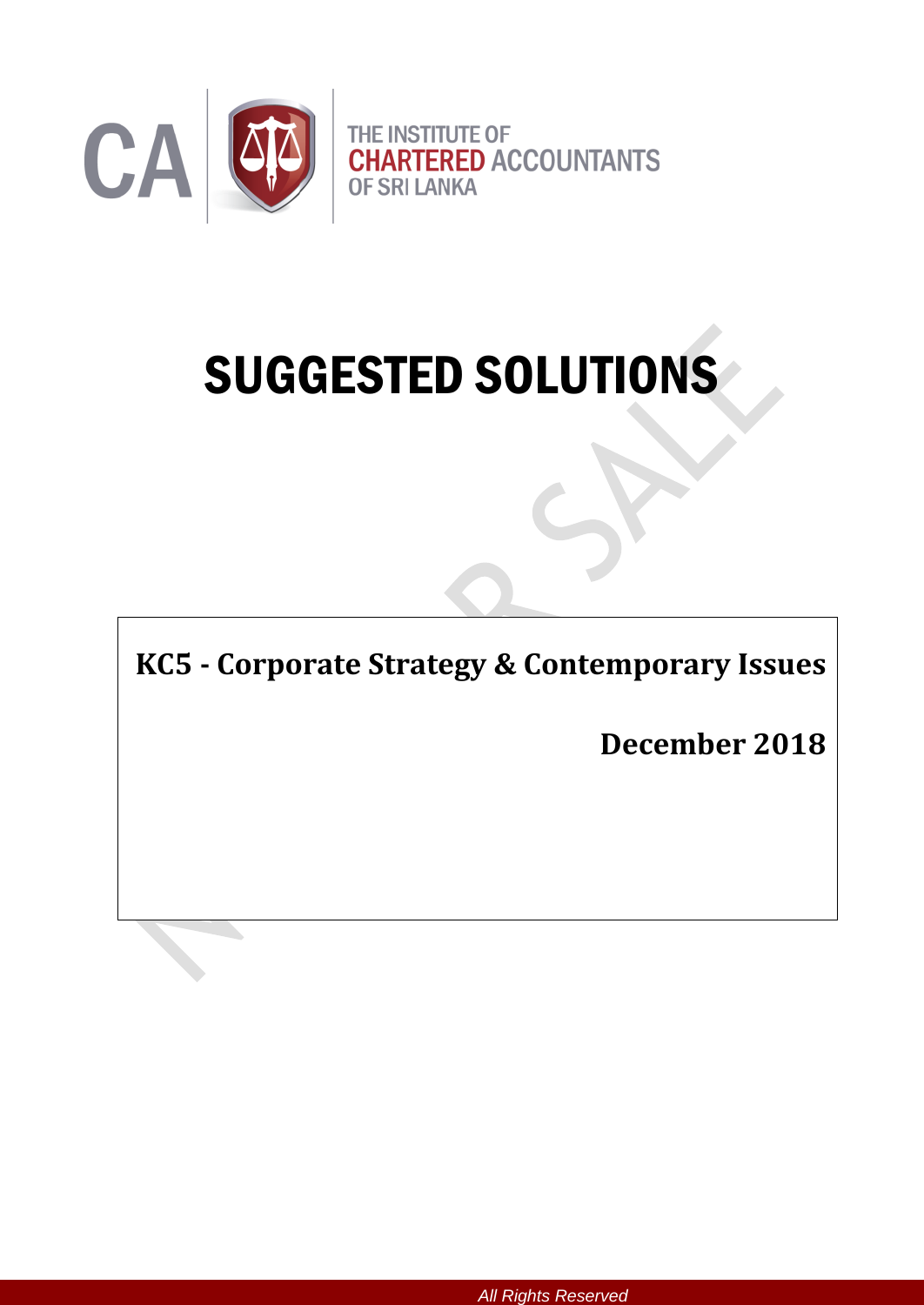### *As regards both companies, as a whole*

- (1) Evaluate the strategic issues which could have caused the present situation under the following categories.
	- (a) Governance and leadership strategy
		- i. From early days Migara had been striving to reach his goals but had not been cost efficient (i.e. designs made at his previous work places had been rejected)
		- ii. Amal Rangajeewa performing the functions of both Company Secretary and Auditor – does not lead to good governance.
		- iii. Appointment of Sujith as ED of Minerva Exports when he did not have the relevant capabilities.
		- iv. The close friendship between Amal and Migara, preventing him from criticizing perceived weaknesses.
		- v. Migara's interest in activities outside the business would have resulted in lack of control
		- vi. Migara did not seem to have a consultative approach when making decisions.
		- vii. Payment for personal property using company funds and writing it off as expenses, i.e. as his remuneration, increasing the burden on company cash flows
		- viii. Poor project management procedures
			- ix. Drawings by directors, other than remuneration, when the company was defaulting on its loans.
			- x. No attention had been paid to board balance, division of power and authority.
			- xi. There was no remuneration committee. All recruitment decisions were made by Migara, Vijith and Sahan.
		- xii. The company relied heavily, on a few key management personnel.
	- (b) Human resources strategy
		- i. Rukshan and Lakshan left as there was no proper understanding about reward schemes
		- ii. Appointments to key positions had been based on friendship rather than ability, resulting in a weak top management structure.
			- 1. Sahan being a wild life enthusiast does not appear to suit the position Head of Personnel Management as he does not have experience in the relevant field.
			- 2. Sahan did not appear to have technical expertise on Telecom Services either.
			- 3. Vijith had experience but no technical qualifications.
			- 4. Sujith did not appear to have any knowledge about power panels.
		- iii. It appears that Vijith and Sahan are paid above market remuneration considering their relevance and knowledge of the subject (their remuneration had been  $14.4/12 = 1.2$  million p.m. in 2017/18)
		- iv. Due to the weaknesses of the GM, the employees recruited also appeared to be weak characters (middle aged unqualified people who would not have had state of the art capability).
		- v. Finance and HR being key functions are not headed by adequately qualified experienced people.
		- vi. Minerva had to engage subcontractors for skilled labour which means that HR had not been able to recruit the right resources.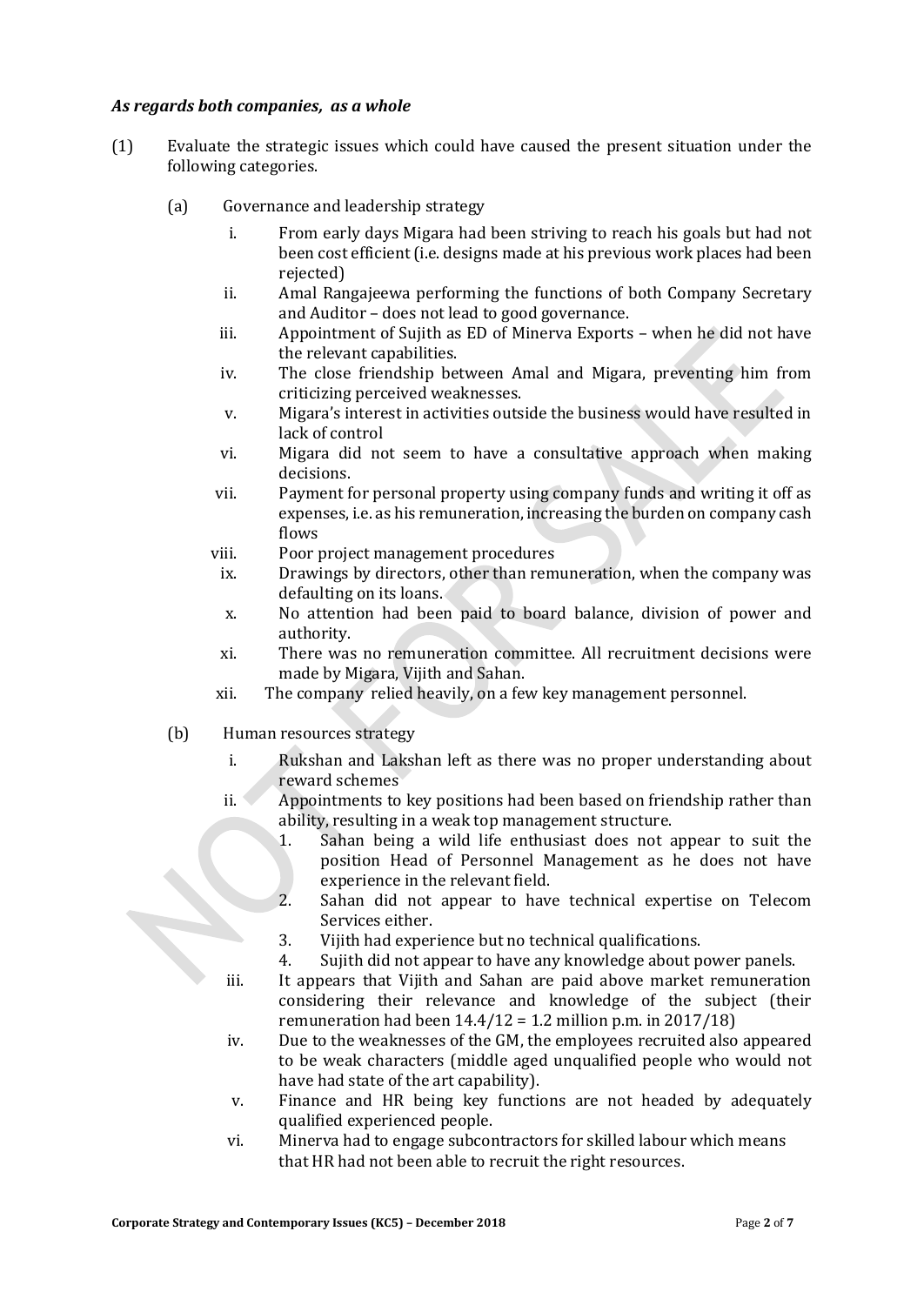- vii. Harshana also did not appear to have the required skills, as they were losing business, due to providing wrong designs.
- viii. Poor handling of operational issues as the store keepers had been allowed to go scot-free, after massive stock losses.
	- ix. No action had been taken against those project managers, who had taken material in an unauthorized manner.
- (c) Risk management strategy
	- i. Minerva had always been dependent on main contractors. They didn't have exclusivity contracts.
	- ii. Decision making was not adequately evaluated and based on consultation.
	- iii. The risk of quotations being erroneous had not been considered, viz.
		- 1. Having to pay higher rates for subcontract labour, and
		- 2. Additional overheads incurred due to time extensions
	- iv. No risk assessment had been done on its ability to meet revenue targets, when Minerva Exports was established (particularly at inception).
	- v. Reputational risk needed to be addressed as Minerva Exports had been losing business for providing wrong designs.
- (d) Finance strategy
	- i. It appears that the company had expanded without sufficient working capital (Over trading).
	- ii. Minerva Exports equity investment had been financed using short term borrowings.
	- iii. Having foreign currency in FD and borrowing LKR against it may not have been the best strategy. FCD may have earned 2-3% p.a. interest while the borrowings against them would have cost nearly 14%. In order to justify this LKR needed to depreciate by more than 10% p.a.
	- iv. Purchase of property had not generated any returns, as this was financed through bank borrowings,which would further aggravate the finance cost.
	- v. Letters of credit and Import demand loans generally relate to material imports. Non settlement of those loans meant that the company had not recovered material costs.
	- vi. Early importation of material means that working capital management had not been satisfactory.
	- vii. Poor internal controls resulted in stock losses. No action had been taken to rectify the problem, after the first issue surfaced.
	- viii. Balance sheet management strategy has been poor.
		- 1. Initial equity had been only LKR 800k and LKR 90M of equity comprised revaluation surplus. Against 106M of equity there is 440M of debt making the company heavily geared. With marginal ROCE, the operating profits are not sufficient to meet the finance costs.
		- 2. 106M had been with related parties (Receivable from RP 76M + Investment in subsidiary of 30M), which is in effect, equal to equity. As such Minerva Engineering had been entirely financed with Debt.
- (e) Any other
	- i. Minerva being a subcontractor, is by nature, in a weak position to negotiate terms and conditions (time extensions and contract modifications)
	- ii. Minerva moved to the high-rise building sector without adequate expertise and ended up making losses.
	- iii. Minerva appeared to have performed well in overseas projects, but the good lessons learned there, had not been brought back to improve other areas of business.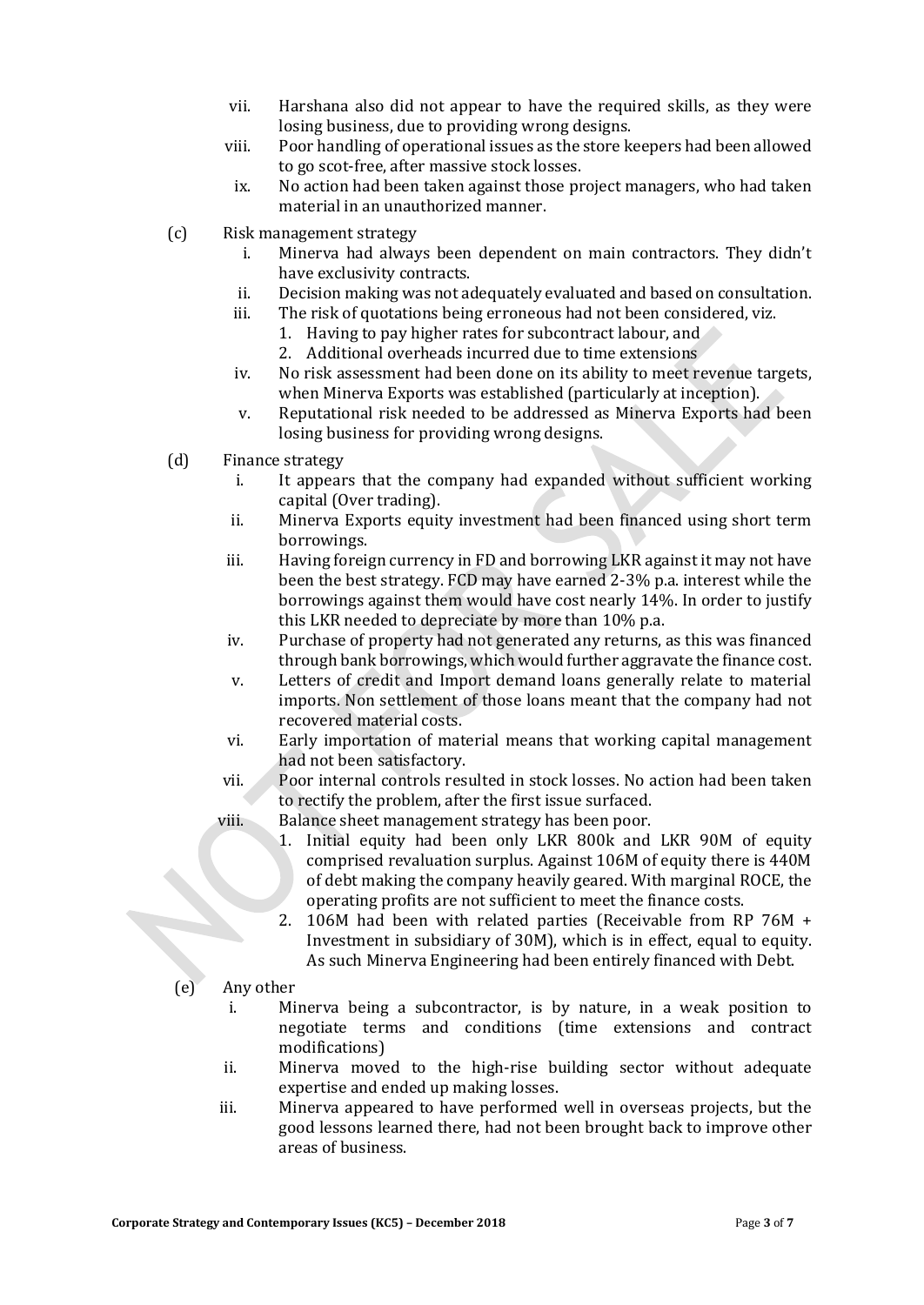- iv. The idea of Minerva Exports had originally been mooted because of the power panels required for the projects carried out by Minerva Engineering, but finally it has been driven by different objectives.
- v. Sourcing appeared to have been very poor as inventories had been stocked, even before the jobs had been awarded.
- vi. There seemed to have been a lot of material wastage, as the amount of scrap sales was very high.
- (2) Demonstrate possible causes of not being able to win tenders.
	- (a) Main contractors who had M&E capability could quote more competitive prices.
	- (b) M&E and Telecom Services divisions being profit centers would have made the quoted prices further uncompetitive due to their focusing on divisional profits.
	- (c) Very high level of overheads mainly due to heavy expenses of directors.
- (3) Propose modern cost management techniques which may be used to optimize and better manage costs so that their pricing would be competitive.

The students were expected to discuss methods such as lean management, kaizen costing and Manufacturing Resource Planning (MRP II).

- (4) Critique Migara's view on the Minerva brand
	- (a) The brand had no uniqueness and did not appear to have developed or managed a brand strategy.
	- (b) The brand had not been able to command premium prices and had been frequently rejected in tenders.
	- (c) Minerva had not been able to attract good talent and the labour market preferred its competitors.
	- (d) The company was not making any super profits.

Under the above circumstances the brand does not seen to have any claimable value.

### *With specific reference to Minerva Engineering*

| (5)<br>Operating Profit 2017/18 | <b>LKR '000</b><br>55,271 |                                                                                      |
|---------------------------------|---------------------------|--------------------------------------------------------------------------------------|
| Less: 20% thereof               | (11, 054)                 |                                                                                      |
| Estimated profit 2018/19        | 44,217                    |                                                                                      |
|                                 | <b>LKR '000</b>           |                                                                                      |
| Adjustments                     |                           |                                                                                      |
| Depreciation                    | 1,211                     |                                                                                      |
|                                 |                           | With belter management expected to be                                                |
| Scrap sales                     | (9,340)                   | eliminated.                                                                          |
|                                 |                           | Evaluated on a debt free basis and debt                                              |
| Interest income                 | (5,687)                   | taken against deposits                                                               |
| Payments to directors           | 35,860                    | All payments to directors and Chairman<br>Assumed 1M per month for a MD of this size |
| Reasonable remuneration to MD   | (12,000)                  | company.                                                                             |
|                                 |                           | Estimated - This type of a company is not                                            |
| Maintenance Cap-ex              | (3,000)                   | PPE heavy                                                                            |
|                                 | 7,044                     |                                                                                      |
| Adjusted Op FCF 2018/19         | 51,261                    |                                                                                      |
| FCF in 2019/20                  | 53,311                    |                                                                                      |
| Discount rate                   | 18%                       |                                                                                      |
| Growth rate                     | 4%                        |                                                                                      |
| Estimated business value        | 380,795                   |                                                                                      |
|                                 |                           |                                                                                      |

**Corporate Strategy and Contemporary Issues (KC5) – December 2018** Page **4** of **7**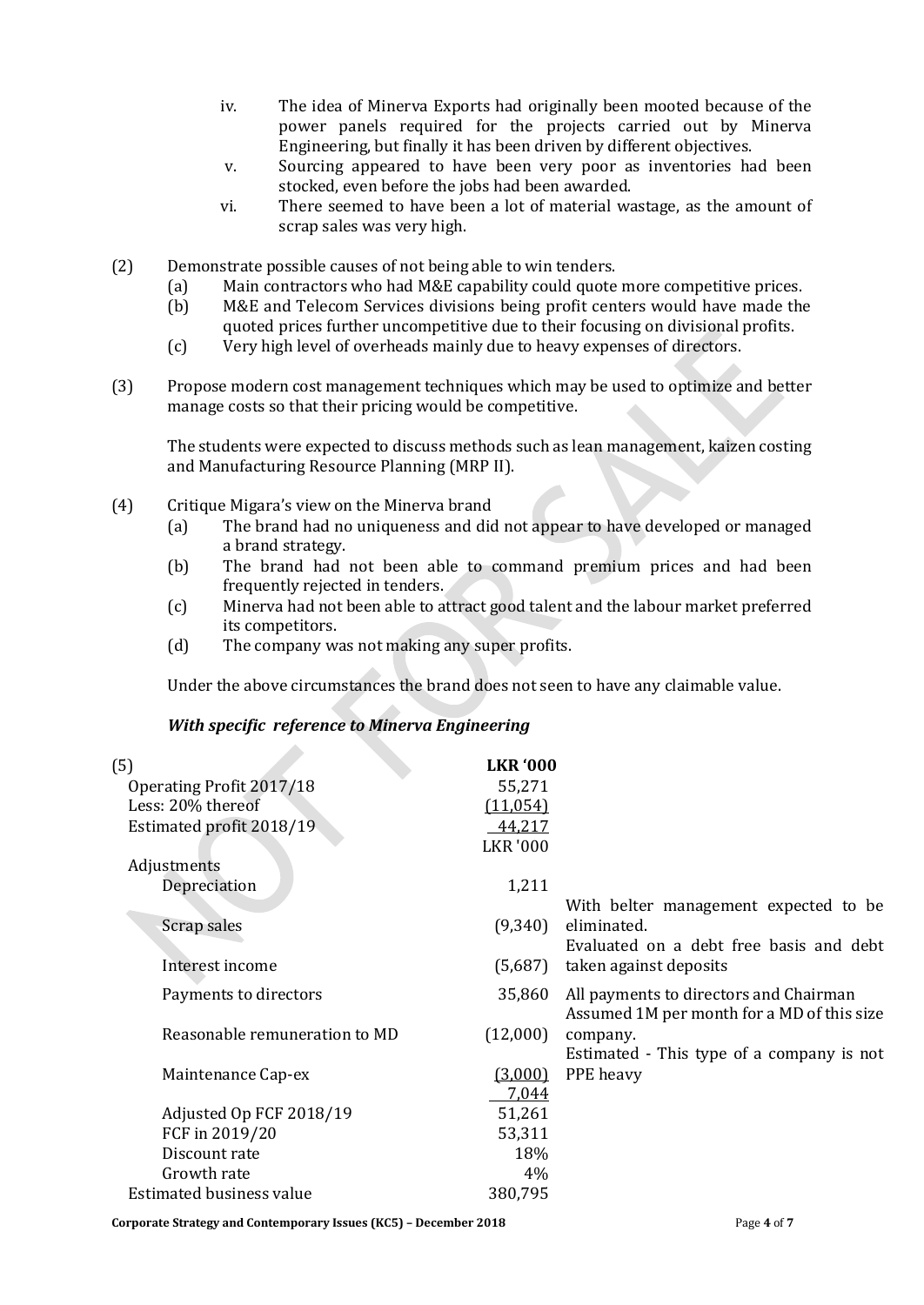Add: Non- operating assets

|               |         | The two lands not directly used for the            |
|---------------|---------|----------------------------------------------------|
| Lands         | 40.000  | business taken at market value.                    |
| RP Investment |         | 30,000 Taken at book value subject to realisation. |
| RP receivable |         | 75,575 Taken at book value subject to realisation. |
|               | 526.370 |                                                    |

Minerva Engineering alone was having a value of approximately LKR 380 million.

The lands and related parties investment and payables can be separated and not included in the above value.

| However Migara will have to settle the loans | <b>LKR '000</b> |
|----------------------------------------------|-----------------|
| Non-current liabilities                      | (129, 575)      |
| Current liabilities                          | (311,240)       |
|                                              | (440, 815)      |
| Short-term investments                       | 88,320          |

Disposal proceeds 380,795

Surplus 28,300 The transaction will not leave any significant residue for Migara.

However he will be left with the two lands worth LKR 40M after being relieved from all debt obligations.

Further Minerva Exports will not have to settle LKR 75M due to Minerva Engineering.

| (6) |                                                            |                 |
|-----|------------------------------------------------------------|-----------------|
|     |                                                            | <b>LKR '000</b> |
|     | Restructuring proposals                                    |                 |
|     | Set off Short-term investments with Short-term liabilities | 88,320          |
| 2.  | Sell the two lands and reduce liabilities                  | 40,000          |
| 3.  | Recover RP receivables (practicality to be assessed)       | 75,575          |
| 4.  | Migara to make an equity injection                         | 50,000          |
| 5.  | Banks to give a concession from accumulated interest       | 35,000          |
|     |                                                            | 288,895         |
|     |                                                            | 440,815         |
|     | Remaining amount of borrowings                             | (151, 920)      |

This will reduce the interest cost from present 56M to approximately 20M.

|                                      | <b>LKR '000</b> |
|--------------------------------------|-----------------|
| Accordingly 2018/19 Operating profit | 44,217          |
| Interest                             | (20,000)        |
| Adjustments                          |                 |
| Scrap sales                          | (9, 340)        |
| Interest income                      | (5,687)         |
| Payments to directors                | 35,860          |
| Reasonable remuneration to MD        | (12,000)        |
|                                      | 33,050          |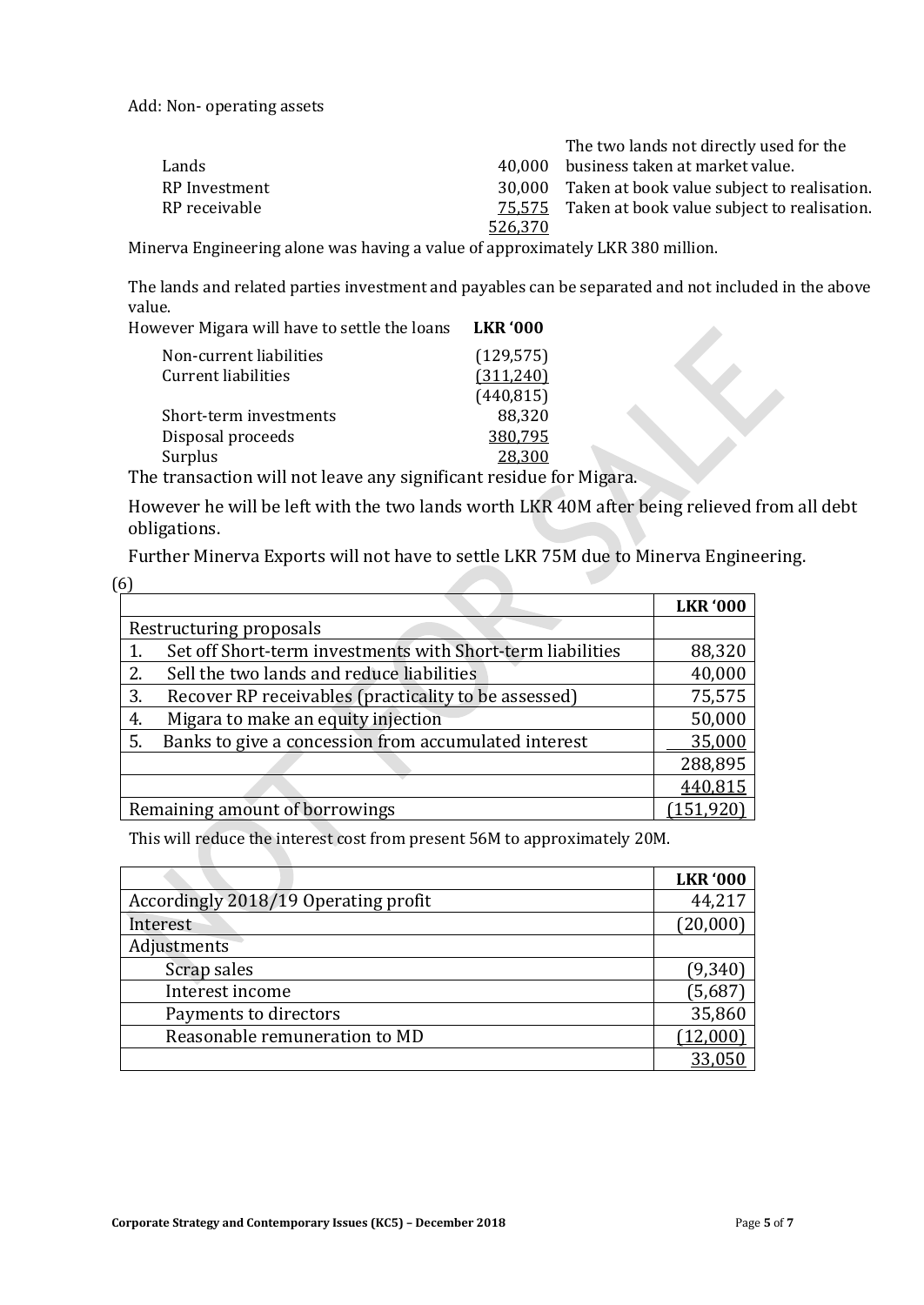#### *Minerva Exports*

(7) Evaluate the strategic issues, with reference to the competitive environment surrounding Minerva Exports, which may have caused the present situation.

The students are expected to provide an evaluation on the following.

- Issues in pricing
- Issues in tendering
- Issues in recruitment
- Improper analysis done on the customer environment
- Lack of marketing expertise
- Lack of marketing plan/strategy
- (8) Propose marketing and business development strategies for the medium term.
	- Show customers that it is not a typical subcontractor. Minerva should be able to let customers know that the company had the facilities and operational capabilities, to handle projects and meet their needs.

Building a strong relationship with customers is important to make many connections as possible, so that a close network of relationships would help the company in winning contracts.

E.g. Organizing informal gatherings

- The company needs to pay attention to branding as it must add value to the company. E.g. establish brand identity with a professionally designed logo. Add the company's logo in construction sites, to machinery, team member uniforms, web sites etc.
- Leveraging design capabilities as it will give the company a competitive edge in negotiating projects.

Value its engineering capability, and the company's demonstrated ability in resolving customer problems through design & modifications, which would be a stronger selling point.

- Have a clearly defined marketing strategy and a plan.
- Communicate efforts, successes and failures among team members, to avoid repetitive mistakes.
- The need to pay attention to emerging trends such as wind technologies, green building requirements, lean construction practices etc..
- Branding should communicate 'strength and the durability', as clients will be interested in knowing that the projects will be finished on time and completed well.
- Cost plus pricing can be adopted as each job or contract is different.